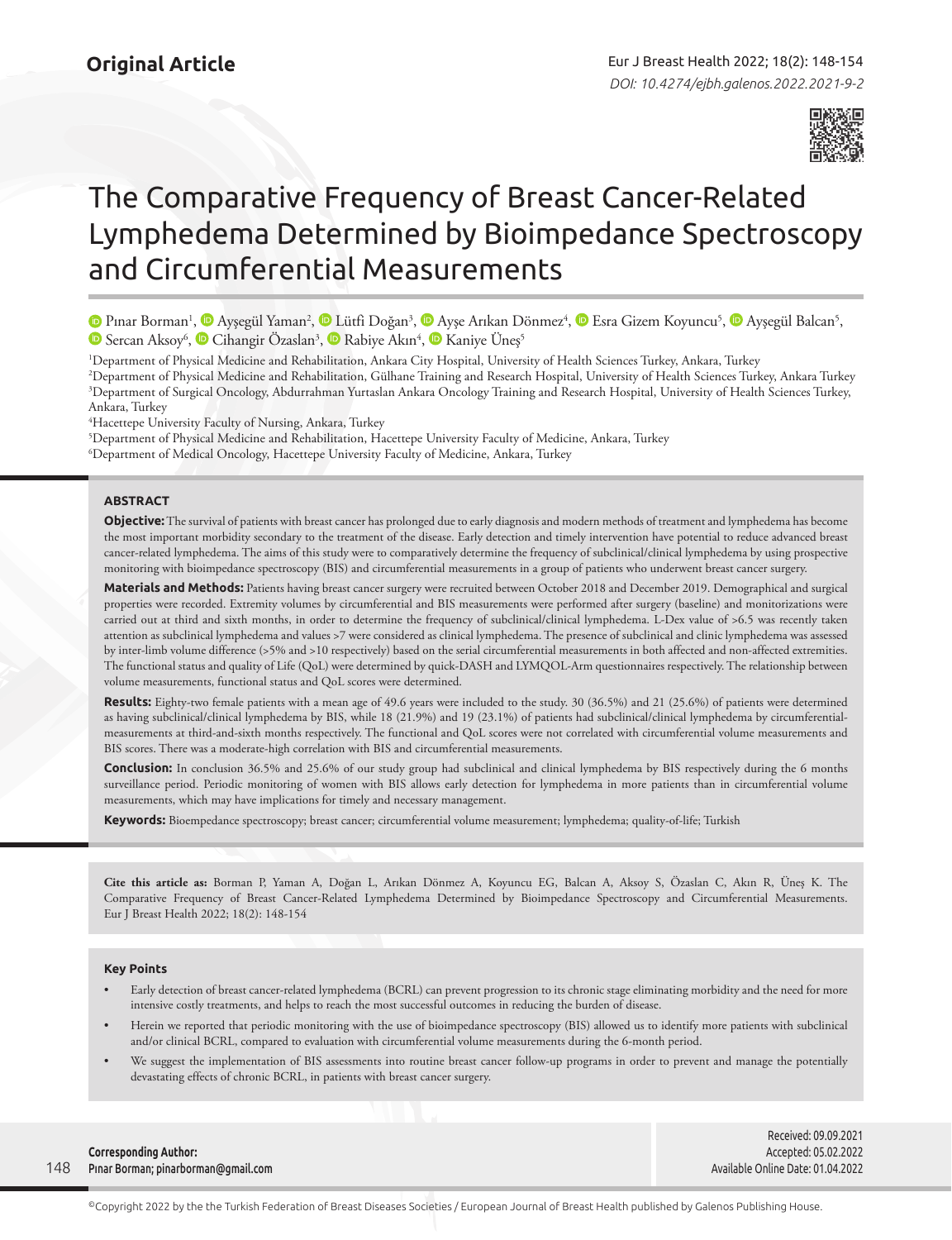# **Introduction**

Breast cancer is the most common cancer amongst women worldwide, with approximately two million cases each year. The incidence of breast cancer has been increased in recent decades, both in developed and developing countries (1). A report from Turkey reported that the incidence of breast cancer increased more than twice from 24/100,000 in 1993 to 50/100,000 in 2017 (2). In the same study the 5-year survival rate was found to be 86%. With improved surgical procedures and enhanced effectiveness of breast cancer treatment, the number of breast cancer survivors has increased dramatically and a significant number of women are dealing with the potential complications of treatment, including breast cancer-related lymphedema (BCRL) (1-3).

BCRL is a chronic, progressive condition characterized by accumulation of protein-rich fluid in the interstitial spaces due to disruption of the local lymphatic system after treatment with breast cancer surgery and/ or radiation (3, 4). As lymphedema is under-recognized and underdocumented, it is likely that the currently accepted rates of incidence and prevalence underestimate its magnitude (5, 6). Estimates of the risk of lymphedema after breast cancer treatment vary widely from 15%–94%, depending on differences in the extent and modality of therapies, discrepancies in diagnostic methods and duration of follow-up (4, 6, 7). Approximately 90% of the expected BCRL cases occur during the first 24 months after treatment (4, 8). Early or subclinical lymphedema can be objectively detected and serially assessed with appropriate surveillance methods but currently there is no consensus on the optimal screening regimen (8-11). Although a widely accepted methodological approach to the early diagnosis and/or surveillance of BCRL is lacking, bio-impedance spectroscopy (BIS) is perhaps the most commonly used approach for widespread clinical surveillance (8-14). Screening all patients for the development of BCRL has proven difficult, secondary to logistical and cost-related issues. Therefore, it may be useful to identify which patients are at highest risk of developing BCRL so that they can be targeted and enrolled in prospective surveillance programs. This would facilitate simple preemptive intervention, thereby reducing the development of irreversible, chronic BCRL (15-18).

Several studies and current guidelines have reported early detection and treatment of BCRL can prevent progression to its chronic stage, eliminating morbidity and the need for more intensive costly treatments (10, 17-19). Although there are numerous studies supporting the value of prospective surveillance with BIS compared to other methods, prospective studies with Turkish breast cancer patients are lacking (5, 20). Additional data about the frequency of lymphedema in this specific population may be useful to further validate the use of appropriate methods in BCRL screening programs.

The purpose of this study was to report the results of a 6-month surveillance program in order to determine the comparative frequency of subclinical and clinical BCRL, identified by BIS and circumferential volume measurements in a group of breast cancer patients.

#### **Materials and Methods**

#### **Study Sample**

Female patients who underwent breast cancer surgery in two different oncology centers (Hacettepe University Oncology Hospital and Abdurrahman Oncology Hospital), were enrolled to the study between October 2018 to December 2019. This prospective and descriptive study was approved by the local ethics committee and written informed consent was obtained from all participants. The study met the requirements of the Declaration of Helsinki and was approved by the Institutional Ethics Committee of the Hacettepe University (G0: 17/645).

## **Eligibility**

The inclusion criteria were as follows: 1) aged between 18–65 years; and 2) having unilateral breast cancer surgery (breast conservation or mastectomy) with axillary lymph node dissection (ALND). Patients were excluded if they met the following criteria: 1) patients with history of contralateral breast cancer surgery; 2) previously documented diagnosis of BCRL; 3) having metal implants and/or pacemakers; 4) Patients having locoregional or distant metastases; 5) patients having musculoskeletal or venous disorders on the affected arm which may simulate or mask symptoms of lymphedema; 6) patients having renal and/or heart failure; 7) pregnancy; 8) immobile patients; and 9) patients with cognitive or neurological disorders. Chemotherapy and radiation therapy were allowed during the study.

## **Demographic and Clinical Data**

Demographic and clinical properties including age, gender, Body Mass Index (BMI), marital status, and occupation were recorded. BMI was classified as normal  $(18.5-24.9 \text{ kg/m}^2)$ , overweight  $(25-29.9 \text{ kg/m}^2)$ and obese  $(\geq 30 \text{ kg/m}^2)$  (21). Surgical characteristics, including type of breast surgery, either breast conserving therapy (BCT) or mastectomy, axillary surgery type including sentinel lymph node biopsy (SLNB) or ALND and stage of cancer [tumor, node, metastasis (TNM) staging 0–4] (22), and number of removed lymph nodes was collected from medical records. In addition therapeutic information was also collected including adjuvant chemotherapy, radiation therapy (axillary, breast/ chest wall) and hormonal therapy.

#### **Volume Measurements**

Limb volume was measured using circumferential and BIS measurements (23-26). The baseline circumferential and BIS measurements were taken 3–6 weeks after the final breast cancer surgery in order to avoid misclassifying transient, post-operative swelling as BCRL. Then all patients underwent postoperative followup measurements at regular intervals of three months, during a 6-month period.

# **Circumferential Volume Measurements**

For circumferential measurements, subjects sat straight on a chair with their arms relaxed by their sides and elbows straight. Both arms were measured at each test date. Circumferential measurements were performed using a standard 1-inch retractable tape, starting at the level of ulnar styloid, at 4 cm intervals along the arms and converted to an approximate arm volume to enable estimation of volume. Calculation of the limb segment volumes (millilitres-cm<sup>3</sup>) was undertaken using a simplified truncated cone formula. Excess limb volume comparing affected and unaffected limbs and difference in excess volume (excess limb volume was expressed as a percentage of the unaffected limb volume, indicating how much larger the affected limb was compared to the unaffected limb) were calculated (23-25). The presence of subclinical and clinic lymphedema was assessed by interlimb volume difference (>5% and >10% respectively) based on the serial circumferential measurements in both affected and non-affected extremities (25). Every patient was assessed by the same researcher.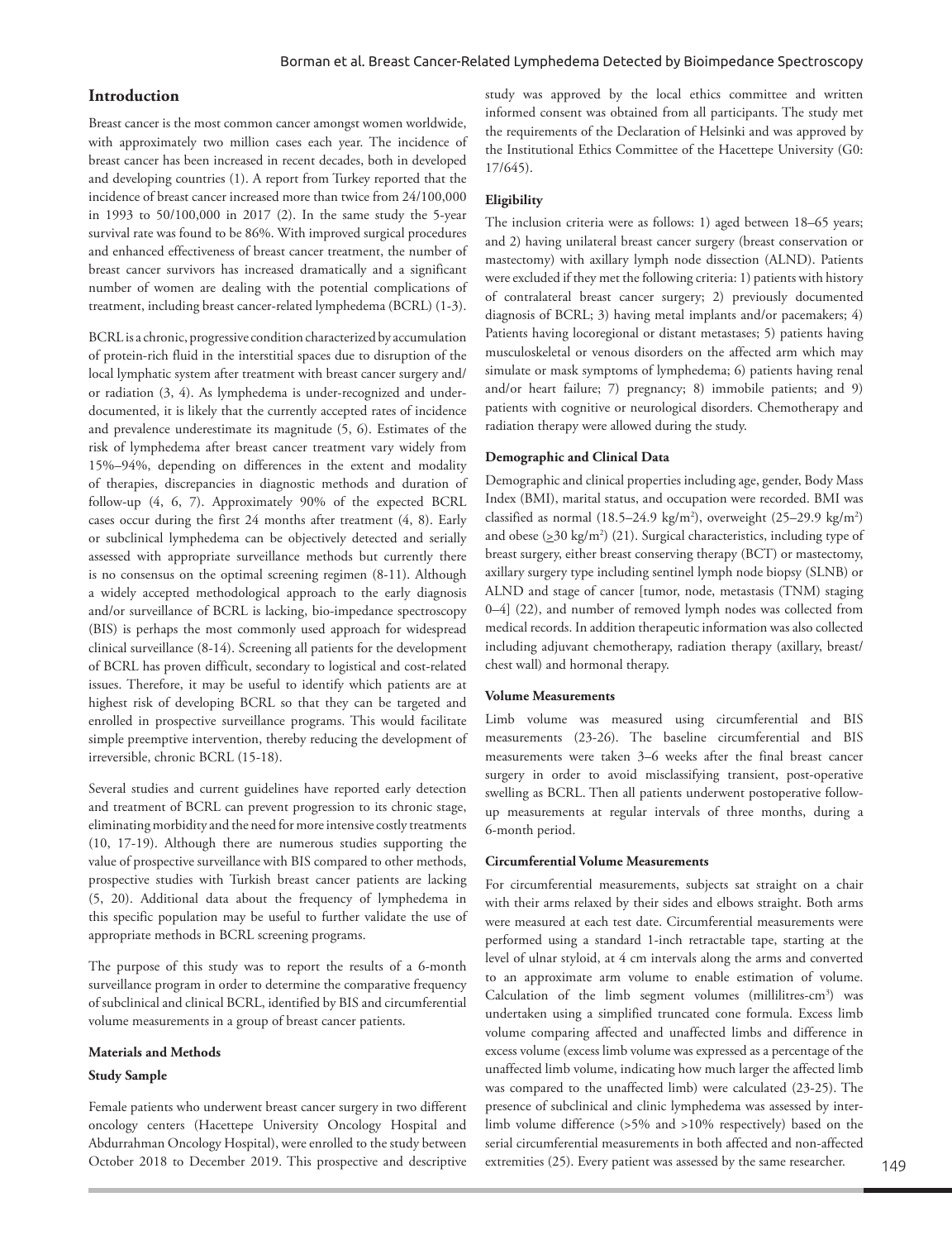#### **BIS Measurements**

BIS measurement was performed using an L-Dex U 400 device (Impedimed, Australia) and analyzed as previously described (26- 28). Measurements were taken with patients in the supine position on a non-metallic surface, with their arms relaxed with palms facing down on a cushion. Electrodes were placed on each hand at the dorsal surface of the wrist between the process of the radial and the ulnar bones and on the dorsal surface of the hand, 1 cm proximal from the peak of the knuckle of the middle finger. A foot electrode was placed midway between the lateral and medial malleol processes on the ankle in the front of the foot (28). Two trained researchers performed all measurements.

The L-Dex ratio is the recommended metric when using BIS (13, 28, 29). The ratio of impedance at RO in the affected versus intact limb, adjusted for gender, upper limb and right left dominance, is expressed as the L-Dex ratio. An L-Dex ratio of -10 to +10 was considered normal. But L-Dex value of  $\geq 6.5$  was recently reported to indicate subclinical lymphedema and values  $\geq$ 7 were considered to indicate clinical lymphedema (19).

#### **Diagnosis of Lymphedema**

Diagnosis of subclinical or clinical lymphedema is dependent on history, physical examination (3, 29, 30) and objective arm volume changes, which were assessed by arm circumferential measurements (23) and BIS given as an L-Dex value (19, 26).

## **Functional Status**

Functional disability of the affected extremity was evaluated by the Turkish version of quick Disability of Arm, Shoulder and Hand questionnaire (Q-DASH). Q-DASH is a self-reported questionnaire evaluating symptoms and functional tasks associated with limitations of the arm, shoulder and hand. The validated Turkish version of Q-DASH contains 11 items and results in a score ranging from 0–100 with higher scores indicating more functional disability (31).

## **Quality of Life Assessment**

Quality of Life (QoL) was assessed by the Turkish version of the Lymphedema Quality of Life Questionnaire-Arm (LYMQOL-Arm) (32). The LYMQOL-Arm was developed by Keeley et al. (33) to assess the impact of lymphedema of the arms on the QoL of the patients. It consists of four domains with 28 items. These domains are function, appearance, symptoms, and mood. The answers were evaluated on a four-point Likert scale  $(1 = not at all 2 = a little, 3 = quite a bit,$ 4 = a lot). Each item received a score between 1 and 4, with higher scores indicating a worse QoL. There is also an overall QoL rating. The 'overall QoL' item was scored 0–10. QoL and functional status assessments were performed by the same researcher.

At the first presentation of subclinical lymphedema, patients were provided with preventive methods. Preventive strategies included meticulous skin care, exercises and self-decongestive massage. In addition, they were prescribed over-the-counter compression garments. Patients with clinical lymphedema were referred to the lymphedema unit for complex decongestive therapy (CDT).

#### **Statistical Analysis**

Descriptive statistics were used to examine the frequency distributions and calculate the scores of scales and subscales, and defined using either mean ± standard deviation (SD), median and range or percentage values. Continuous variables were tested for normal distribution using the Shapiro-Wilk test. Student's t-test or Mann-Whitney U test were used as appropriate to compare differences in quantitative variables at different time points. The relationship between volume changes and QoL scores, functional status, as well as with clinical variables, was assessed using Pearson's correlation for parametric data and with Spearman's rho (correlation) for nonparametric data. All tests of statistical significance were two sided and considered statistically significant at p<0.05. Analyses were conducted using SPSS, version 21.0 (IBM Inc., Armonk, NY, USA).

### **Results**

Between October 2018 and December 2019, a total of 134 females were screened among the patients who had breast cancer surgery. Of these 27 patients were excluded because of study eligibility criteria and seven patients did not agree to take part in the study. Therefore, the final study cohort size was 100 patients. Due to the unexpected coronavirus disease-2019 (COVID-19) pandemic, the sixth month follow-up measurements of 18 patients could not be performed and thus the data of 82 patients were reported.

The demographic and clinical characteristics of the patients are shown in Table 1. The mean age of the cohort was 49.6±10.42 years old (range: 27–65), and mean of BMI was 27.11 kg/m². A majority of participants were married, overweight/obese, and mostly housewives.

Concerning breast cancer treatment, the most common type of surgery was mastectomy followed by BCT. The majority of the patients had infiltrative ductal carcinoma. The median number of lymph nodes excised was 10 (min: 2–max: 28). The mean (median) time to measurement from surgery was 38 (29) days for all patients. Most of patients received chemotherapy and/or radiation therapy.

The difference in volumes and excess volumes, and L-Dex ratio, which were evaluated at baseline, three and six month follow-up are shown in Table 2. There were significant volume changes determined by circumferential measurements at all time points. Using circumferential measurements, 12 (14.6%) and 10 (12.2%) patients were diagnosed as subclinical lymphedema at the third and sixth month followups, respectively. In regard to clinical lymphedema, 6 (7.3%) and 9 (10.9%) patients were identified at the third and sixth month followup respectively. The mean baseline L-Dex score was 2.15±7.69 (range: -14 to 17). Overall, 51 patients (62%) had an abnormal L-Dex score at some point during surveillance. Statistically significant changes during monitoring were observed in L-Dex ratios (p<0.05). Using L-Dex measurement, 19 (23.1%) and 7 (8.53%) subclinical lymphadema was diagnosed in the third and sixth-month follow-up respectively. In contrast, lymphedema based on an L-DEX ratio >10 was found in 11 (13.4%) and 14 (17.1%) patients at the third and sixth month followups respectively. There was a moderate to high correlation between BIS and excess volume by circumferential measurements at both the third and sixth months ( $r = 0.342^*$ ,  $p = 0.011$ ,  $r = 0.464^{**}$ ,  $p < 0.001$ , respectively).

Functional status indicated by Q-DASH scores and the QoL scores are shown in Table 3. The mean values of Q-DASH scores tended to increase during follow-up but did not reach significance at any time point. No significant change in the mean scores of LYMQoLsubgroups was observed at the third and sixth month follow up. There was no correlation between volume measures by either by L-DEX or circumferential measurement and functional and QoL scores at the sixth month follow-up.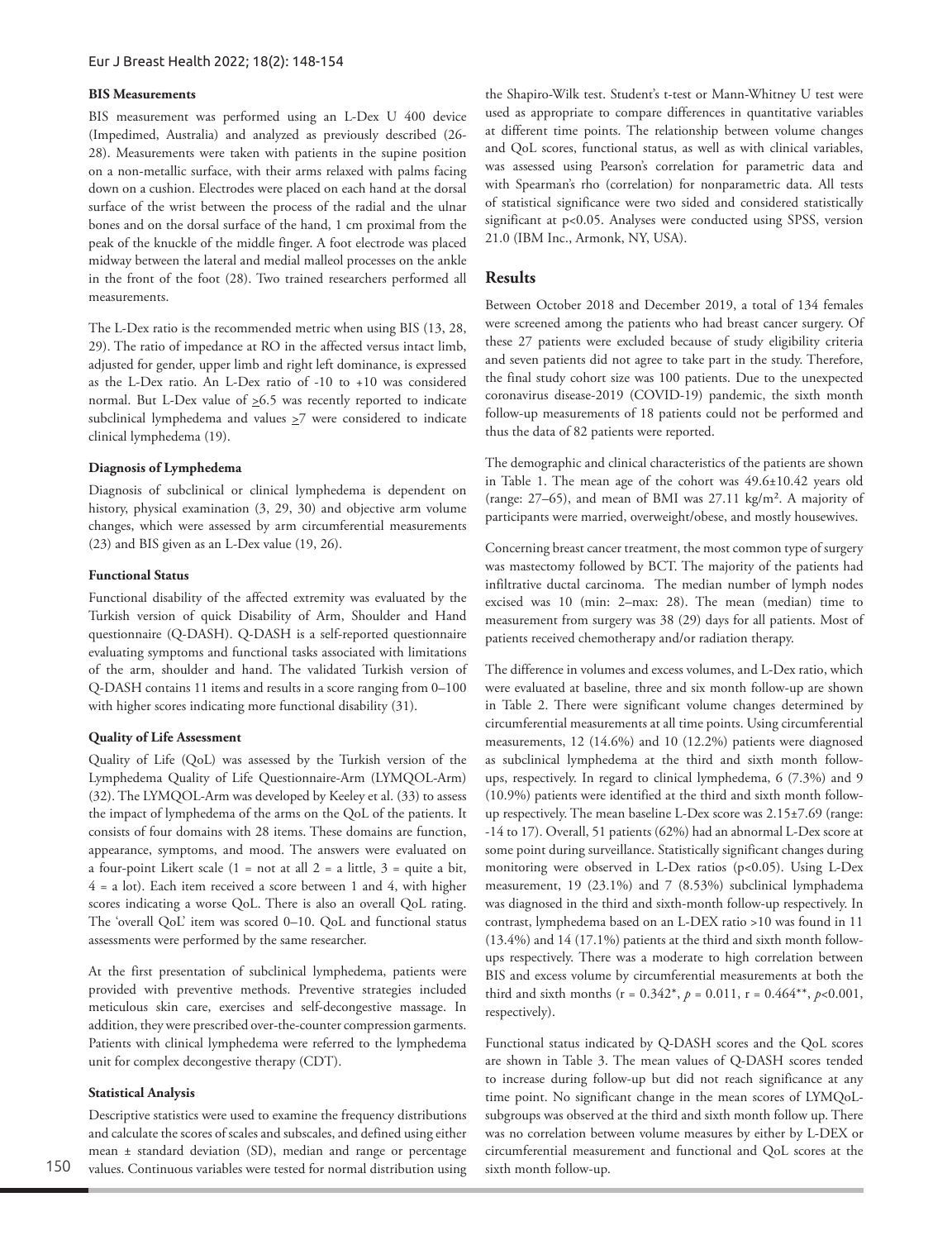Table 1. The demographic and clinical variables of the patients

|                                     | $(n = 82)$        |
|-------------------------------------|-------------------|
| Age (years) mean (+SD)              | 49.60 (±10.42)    |
| BMI (kg/m <sup>2</sup> ) mean (+SD) | 27.11 (±4.78)     |
| Normal, n (%)                       | 30 (36.6%)        |
| Over-weight, n (%)                  | 31 (37.8%)        |
| Obese, n (%)                        | 21 (25.6%)        |
| <b>Education</b>                    |                   |
| Illiterate                          | $1(1.2\%)$        |
| Primary school                      | 31 (37.8%)        |
| High school                         | 23 (28%)          |
| University                          | 27 (32.9%)        |
| <b>Marital status</b>               |                   |
| Married                             | 66 (80.5%)        |
| Single                              | 12 (14.6%)        |
| Widow                               | 4 (4.9%)          |
| <b>Occupation</b>                   |                   |
| Housewife                           | 38 (46.3%)        |
| Officer                             | 27 (32.9%)        |
| Worker                              | 4 (4.9%)          |
| Retired                             | 7 (8.5%)          |
| Other                               | 6 (7.3%)          |
| Type of surgery                     |                   |
| <b>BCT</b>                          | 30 (36.6%)        |
| Mastectomy                          | 52 (63.4%)        |
| Axillary surgery                    | 82 (100%)         |
| SLNB                                | 29                |
| <b>ALND</b>                         | 82                |
| <b>Breast cancer stage</b>          |                   |
| 1                                   | 9(11%)            |
| $\overline{2}$                      | 49 (59.7%)        |
| 3                                   | 22 (26.8%)        |
| 4                                   | 2(2.4%)           |
| <b>Histopathologic diagnosis</b>    |                   |
| Infiltrative ductal                 | 58 (70.7%)        |
| Infiltrative lobular                | 11 (13.4%)        |
| Infiltrative mix type               | 3(3.7%)           |
| Others                              | 10 (12.2%)        |
| <b>Adjunctive therapies</b>         |                   |
| Chemotherapy                        | 60 (73.2%)        |
| Radiation therapy                   | 43 (52.4%)        |
| Axillary                            | 38 (46.3%)        |
| Breast/chest wall                   | 19 (23.2%)        |
| Hormonal therapy                    | $5(6.1\%)$        |
| None                                | 10 (12.2%)        |
| #excised lymph nodes                | $9.74 (\pm 6.87)$ |
|                                     |                   |

BMI: Body mass index; BCT: breast conserving therapy; SLNB: Sentinal lypmh node biopsy; ALND: Axillary lymph node dissection; SD: standard deviation; n: number

There was a positive correlation between the mean L-DEX ratio and excised lymph node number ( $r = 0.424$ ,  $p = 0.001$ ) and BMI ( $r =$  $0.324, p = 0.017$ .

The differences in clinical variables, excess volume and L-DEX ratio changes between patients with and without lymphedema are shown in Table 4. In regard to surgical factors, only the mean number of excised lymph nodes was significantly different in patients with and without lymphedema, indicating the impact of axillary node dissection on development of subclinical lymphedema. L-DEX ratio change and excess volume change during the six-month were different between the groups according to the presence of lymphedema, but did not reach significance.

The patients with a diagnosis of subclinical lymphedema were prescribed pressure garments and educated about self-management techniques, while the patients who were diagnosed with clinical lymphedema required CDT.

### **Discussion and Conclusion**

The findings of this study demonstrated that prospective surveillance using BIS can detect subclinical and/or clinical BCRL more sensitively than circumferential volume measurements at the sixth month follow up. BIS identified 36.5% and 25.6% of patients with subclinical/ clinical lymphedema at the third and sixth month of follow up, respectively, while 21.9% and 23.1% of patients had subclinical/ clinical lymphedema by circumferential measurements at third and sixth months, respectively. However, there was a moderate to high correlation between BIS and circumferential measurements at 3 and 6-month follow-up. Furthermore, this study showed that the number of dissected lymph nodes was significantly associated with the development of lymphedema.

The number of breast cancer survivors is increasing globally and the likelihood of BCRL development as a consequence of breast cancer treatments is of worldwide significance (34). BCRL is a chronic, potentially devastating condition that may require long-term management and is associated with a risk of functional disability and psychosocial impact which may compromise the overall QoL. The optimal management of BCRL is based on early detection and timely intervention in order to prevent chronic and possibly irreversible complications and to reach most successful outcomes in reducing the burden of disease (3, 4, 10). During the earlier subclinical phase, the edema can easily be treated by education, self-massage and compression garments. However, when fibrosis is established more costly treatments, like manual lymphatic drainage multilayer bandaging, and pumps are needed and the lymphedema may not be reversible at advanced stages (10, 17). Current data support a surveillance approach and close monitoring of patients for the early diagnosis and treatment of BCRL in patients with breast cancer (4, 18, 35).

There is no gold standard for measuring sub-clinical lymphedema and it is difficult to know which measure is best for early detection. Current objective measures of BCRL include circumferential tape measurements, water displacement, BIS and perometry, which incorporate differences between limbs or from baseline (3, 7, 30). BIS is considered a reliable and sensitive measurement method which can predict the onset of lymphedema up to 10 months prior to clinically evident lymphedema and has been recommended to define subclinical lymphedema in previous studies (17-19, 26-28, 34). Early studies documented a conservative normal range between L-Dex scores >10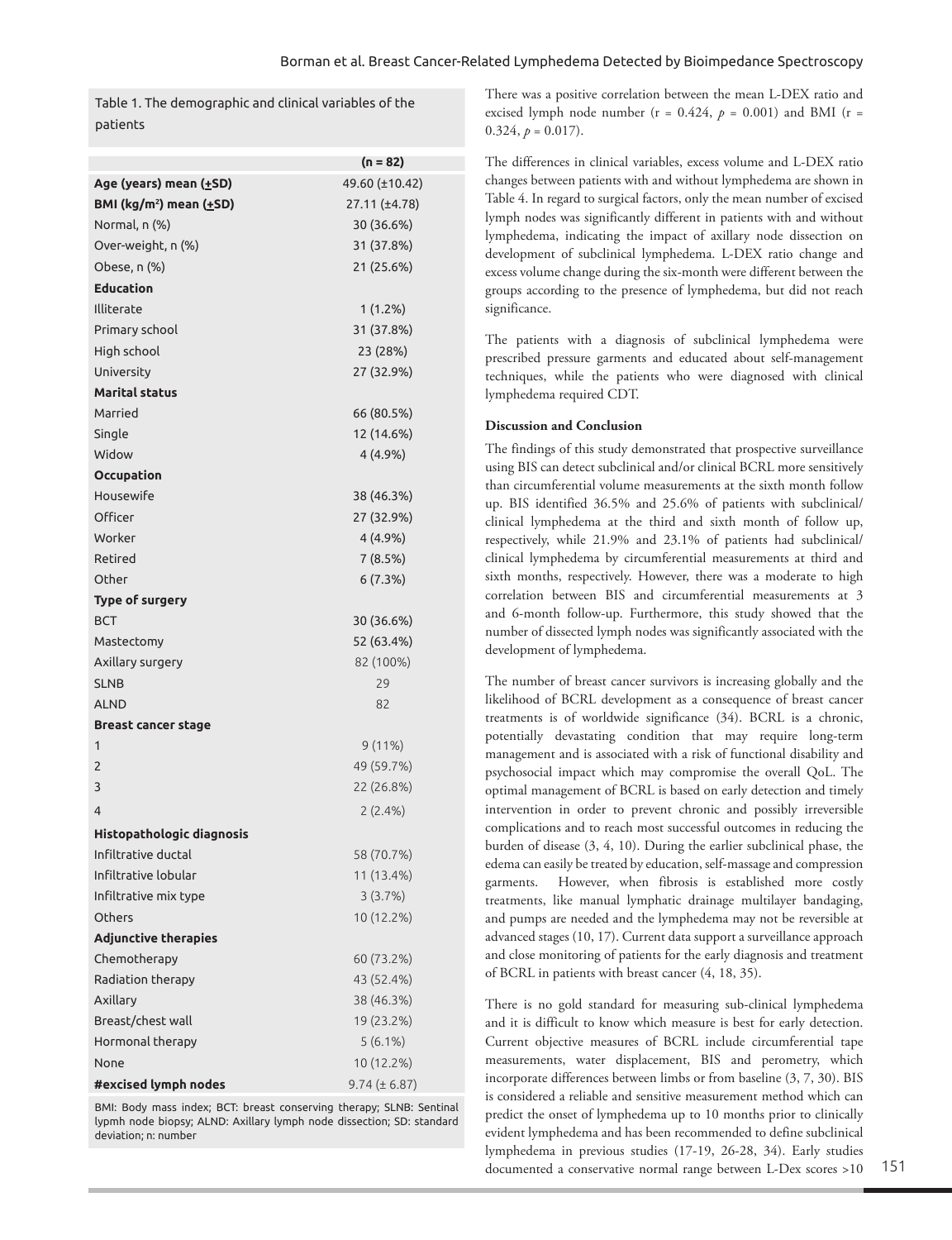Table 2. The mean volume, excess volume and L-Dex ratio parameters of the patients at baseline and follow-ups

|                                        | <b>Baseline</b> | 3 months           | 6 months          | p-value |
|----------------------------------------|-----------------|--------------------|-------------------|---------|
| Volumes (cm <sup>3</sup> ) mean (± SD) | 1960 (±426.5)   | $2075 (\pm 463.9)$ | $2086 (\pm 462)$  | < 0.001 |
| Excess volume (%) mean (± SD)          | $4.05 \pm 2.47$ | $7.73 \pm 5.54$    | $8.62 \pm 6.19$   | < 0.001 |
| <b>L-Dex ratio</b>                     | $2.15 \pm 7.69$ | $7.11 + 13.99$     | $10.71 \pm 14.02$ | < 0.001 |
| SD: standard deviation                 |                 |                    |                   |         |

### Table 3. The functional and QoL scores in regard to follow-up periods

| <b>LYMOoL Scores</b>     | <b>Baseline</b> | 3 months        | 6 months        | p-value |
|--------------------------|-----------------|-----------------|-----------------|---------|
| <b>Function</b>          | $1.77 + 0.75$   | $1.54 \pm 0.27$ | $1.62 \pm 0.17$ | 0.880   |
| Appearance               | $1.54 \pm 0.74$ | $1.20 + 0.33$   | $1.26 \pm 0.28$ | 0.881   |
| Symptom                  | $1.93 \pm 0.66$ | $1.94 \pm 0.60$ | $1.79 \pm 0.31$ | 0.886   |
| Mood                     | $1.95 \pm 0.74$ | $1.94 \pm 0.58$ | $1.89 \pm 0.37$ | 0.853   |
| Overall                  | $6.42 \pm 1.35$ | $7.11 \pm 3.26$ | $7.28 \pm 1.25$ | 0.900   |
| Q-DASH Score (mean ± SD) | 38.54±20.88     | 37.29±19.06     | 39.81±13.42     | 0.104   |

*p*<0.001; Q-DASH: Quick Disability of Arm, Shoulder and Hand questionnaire; LYMQoL: Lymphedema Quality of life; SD: standard deviation

Table 4. The distribution of risk factors in regard to the presence of lymphedema

|                                              | Lymphedema (+)    | Lymphedema (-)  | p-value  |
|----------------------------------------------|-------------------|-----------------|----------|
| Age (years)                                  | 48.56±10.55       | $47.39 \pm 9.2$ | 0.686    |
| BMI ( $\text{kg/m}^2$ )                      | 26.82±4.57        | 24.50±5.22      | 0.092    |
| Excised lymph node number (median)           | 14                | 8               | $0.034*$ |
| <b>Radiation therapy</b>                     | 50.1%             | 56.7%           | 0.875    |
| L-Dex change (0th-6th month) (%)             | $13.82 \pm 15.44$ | $5.07 \pm 9.6$  | 0.059    |
| Excess volume change $(0th-6th$ month) $(%)$ | $7.78 + 5.74$     | $4.03 \pm 3.28$ | 0.062    |
| Significant values are shown in bold.        |                   |                 |          |

<sup>\*</sup>*p*<0.05; BMI: Body Mass Index

but more recently L-Dex score of >7 was considered as an indicator of subclinical lymphedema. (6, 8, 17, 19). Growing data support changing the cut-off point from >10 to >7 and thus improving the sensitivity for detecting subclinical BCRL (11, 18, 34), but few studies have used this cut-off point (19). Our study indicated a difference between comparative frequencies of subclinical/clinical lymphedema by BIS and circumferential volume measurements, supporting the use of this relatively new cut-off point.

Several studies have compared the estimated prevalence of lymphedema using different tools and diagnostic criteria. Previous studies highlighted L-DEX measurements as being more sensitive than circumferential measurements and other, subjective tools (11, 12, 19). One study with 176 women reported the prevalence with circumferential measurements as 0.6% but 11.9% with BIS (36). Kaufman et al. (11) reported 9.8% of patients with subclinical BCRL by BIS, whereas Keeley (18) reported lymphedema rate as 45.6% at 24 months. On the other hand, Soran et al. (34) reported the incidence of subclinical lymphedema to be as 33.8% with monitoring by BIS and only 4.4% were progressed to clinical lymphedema. Ridner et al.

(19) compared BIS and circumference tape measurements to detect the magnitude of reduction in the rate of chronic BCRL with structured surveillance and found 17% of patients with clinical lymphedema. From Istanbul, Erdogan Iyigun et al. (20) found 21% of BCRL cases detected by BIS in their cross-sectional study, while Ozaslan and Kuru (5) reported the frequency of lymphedema to be 28% in 245 breast cancer patients. According to our data, overall subclinical and clinical lymphedema rates were 36.5% and 25.6% respectively by BIS measurements, which was higher than in previous studies, probably due to the use of the recently described lower cut-off points. In contrast to early studies from Turkey, we monitored the patients during the sixth months after treatment as a surveillance program and included assessment of functional status and QoL within the followup measurements.

Lymphedema impairs QoL, decreases physical functioning and affects psychosocial well-being (3, 24). Few studies have examined the relationship between clinical, functional and QoL variables and objective lymphedema measurements (36, 37). Lee et al. (36) explored the potential impact of the severity of lymphedema, determined by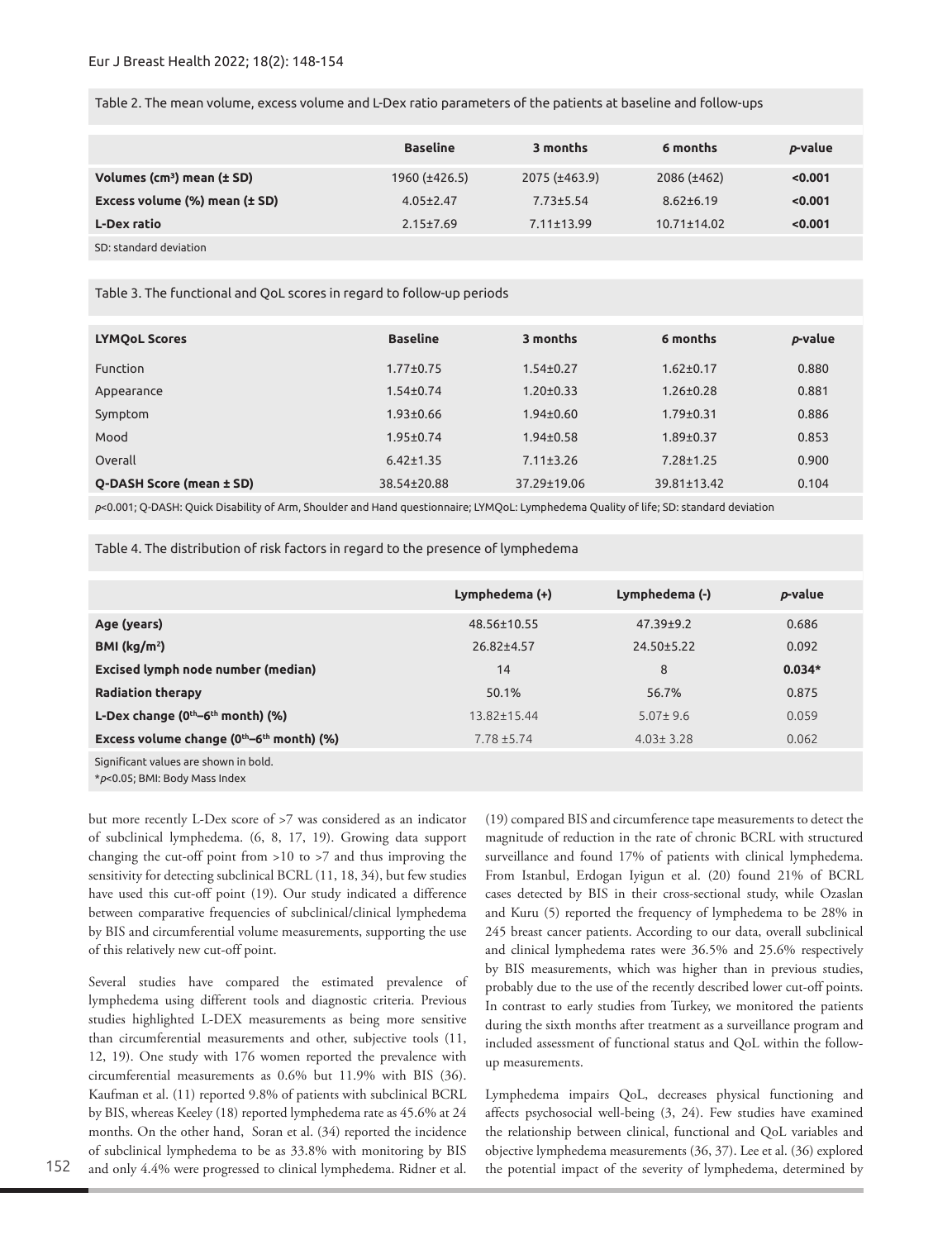L-Dex, on function and overall QoL in their patient group who had moderate to severe lymphedema. Higher L-Dex was related to poorer function but was not related to overall QOL of their limb lymphedema participants (36). In our study we could not find a relationship between volume changes, by either method assessed, and QoL or functional scores, which may be due to the subclinical and/or newly diagnosed and short-term lymphedema.

Prophylactic intervention could help to prevent and reduce BCRL but it may not be feasible to offer this approach to all patients who undergo breast cancer surgery. Implementing early interventions to only those who need it seems to be more logical and cost-effective. The risk factors for BCRL have previously been identified by several studies and highlighted in recent guidelines (3, 7, 15, 18, 24). Axillary radiation therapy, and BMI were found to increase the incidence of lymphedema (5, 24). The recent study by Erdogan Iyigun et al. (20) evaluated preoperative risk factors and found patient BMI, number of nodes involved and capsular invasion to be associated with preoperative BCRL. According to our results, the number of dissected lymph nodes was the most important factor for the development of subclinical lymphedema. The association of L-DEX scores with risk factors for BCRL was also consistent with previous data (18, 20, 27). Understanding the related factors can be an important strategy to improve postoperative status for high-risk patients, in order to avoid the need to screen all patients, which would be more costly and less efficient. Neither the baseline to six month change in L-Dex nor in excess volume was statistically different between the patients with and without lymphedema, a finding which could be due to the small group size with heterogeneous distribution of the significant variables.

Our study was limited by small sample size and relatively short followup, which may limit the power to detect differences and excludes any ability to comment concerning long-term outcomes. Due to the pandemic conditions, we could not complete the follow-up to the end of one year, but the study is ongoing. We plan to follow the patients for at least two years for better long-term data. Another limitation of our study was the lack of preoperative L-Dex data, which may limit definitive conclusions. However, the prospective design and implementation of L-DEX in the first month at initial consultation, as well as regular follow-up during a substantial period, add value to our data. Besides, our findings may add information about the national prevalence of subclinical BCRL in terms of surveillance method, as the first prospective study with a six month follow-up in this country.

In conclusion, regular periodic monitoring using BIS technology allowed the identification of more patients with subclinical and/or clinical BCRL compared to evaluation with circumferential volume measurements during the six month follow up period. This is further evidence to support prospective monitoring for lymphedema in patients with breast cancer. We suggest the implementation of BIS assessment into routine breast cancer follow-up programs in order to prevent and manage the potentially devastating effects of chronic BCRL, in patients after breast cancer surgery.

**Acknowledgements:** We thank Hacettepe University Scientific Research Project Coordination Unit for the funding of the Bioimpedance device (BAP-Project #16391).

**Ethics Committee Approval:** The study met the requirements of the Declaration of Helsinki and was approved by the Institutional Ethics Committee of the Hacettepe University (G0:17/645, date: 27.09.2017).

**Informed Consent:** This prospective and descriptive study was approved by the local ethics committee and written informed consent was obtained from all participants.

**Peer-review:** Externally peer-reviewed.

#### **Authorship Contributions**

Surgical and Medical Practices: L.D., A.B., S.A., C.Ö.; Concept: P.B., E.G.K., C.Ö.; Design: P.B., S.A.; Data Collection and/or Processing: A.Y., A.A.D., E.G.K., S.A., R.A., K.Ü.; Analysis and/or Interpretation: A.Y., R.A.; Literature Search: A.Y., R.A.; Writing: P.B., A.A.D.

**Conflict of Interest:** No conflict of interest was declared by the authors.

**Financial Disclosure:** This research received a grant from Hacettepe University Scientific Research Project Coordination Unit (2017/16391).

### **References**

- 1. Torgbenu E, Luckett T, Buhagiar MA, Chang S, Phillips JL. Prevalence and incidence of cancer related lymphedema in low and middle-income countries: a systematic review and meta-analysis. BMC Cancer 2020; 209: 604. (PMID: 32600278) **[[Crossref\]](https://doi.org/10.1186/s12885-020-07079-7)**
- 2. Özmen V, Özmen T, Doğru V. Breast Cancer in Turkey; An Analysis of 20.000 Patients with Breast Cancer. Eur J Breast Health 2019; 15: 141- 146. (PMID: 31312788) **[\[Crossref](https://doi.org/10.5152/ejbh.2019.4890)]**
- 3. McLaughlin SA, Staley AC, Vicini F, Thiruchelvam P, Hutchison NA, Mendez J, et al. Considerations for Clinicians in the Diagnosis, Prevention, and Treatment of Breast Cancer-Related Lymphedema: Recommendations from a Multidisciplinary Expert ASBrS Panel : Part 1: Definitions, Assessments, Education, and Future Directions. Ann Surg Oncol 2017; 24: 2818-2826. (PMID: 28766232) **[\[Crossref](https://doi.org/10.1245/s10434-017-5982-4)]**
- 4. Rockson SG. Lymphedema after breast cancer treatment. N Engl J Med 2018; 379: 1937-1944. (PMID: 30428297) **[[Crossref](https://doi.org/10.1056/NEJMcp1803290)]**
- 5. Ozaslan C, Kuru B. Lymphedema after treatment of breast cancer. Am J Surg 2004; 187: 69-72. (PMID: 14706589) **[\[Crossref\]](https://doi.org/10.1016/j.amjsurg.2002.12.003)**
- 6. Levenhagen K, Davies C, Perdomo M, Ryans K, Gilchrist L. Diagnosis of upper quadrant lymphedema secondary to cancer: Clinical practice guideline from the oncology section of the American Therapy Association. Phys Ther 2017; 97: 729-745. (PMID: 28838217) **[\[Crossref\]](https://doi.org/10.1093/ptj/pzx050)**
- 7. Dylke ES, Schembri GP, Bailey DL, Bailey E, Ward LC, Refshauge K, et al. Diagnosis of upper limb lymphedema development of an evidencebased approach. Acta Oncol 2016; 55: 1477-1483. (PMID: 27333213) **[[Crossref\]](https://doi.org/10.1080/0284186X.2016.1191668)**
- 8. Bulley C, Gaal S, Coutts F, Blyth C, Jack W, Chetty U, et al. Comparison of breast-cancer-related lymphedema (upper limb swelling) prevalence estimated using objective and subjective criteria and relationship with quality of life. Biomed Res Int 2013; 2013: 807569. (PMID: 23853774) **[[Crossref\]](https://doi.org/10.1155/2013/807569)**
- 9. Bundred NJ, Stockton C, Keeley V, Riches K, Ashcroft L, Evans A, et al. Compasiron of multi-frequency bioimpedance with perometry for the early detection and intervention of lympheoedema after axillary node clearance for breast cancer. Breast Cancer Res Treat 2015; 151: 121-129. (PMID: 25850535) **[\[Crossref\]](https://doi.org/10.1007/s10549-015-3357-8)**
- 10. Heller DR, Killelea BK, Sanft T. Prevention is key: Importance of early recognition and referral in combating breast cancer-related lymphedema. J Oncol Pract 2019; 15: 263-265. (PMID: 31075214) **[[Crossref](https://doi.org/10.1200/JOP.19.00148)]**
- 11. Kaufman DI, Shah C, Vicini FA, Rizzi M. Utiliation of bioimpedance spectroscopy in the prevention of chronic breast cancer-related lymphedema. Breast Cancer Res Treat 2017; 166: 809-815. (PMID: 28831632) **[\[Crossref\]](https://doi.org/10.1007/s10549-017-4451-x)**
- 12. Coroneos CJ, Wong FC, DeSynder SM, Shaitelman SF, Schaverian MV. Correlation of L-Dex Bioimpedance spectroscopy with limb volume and